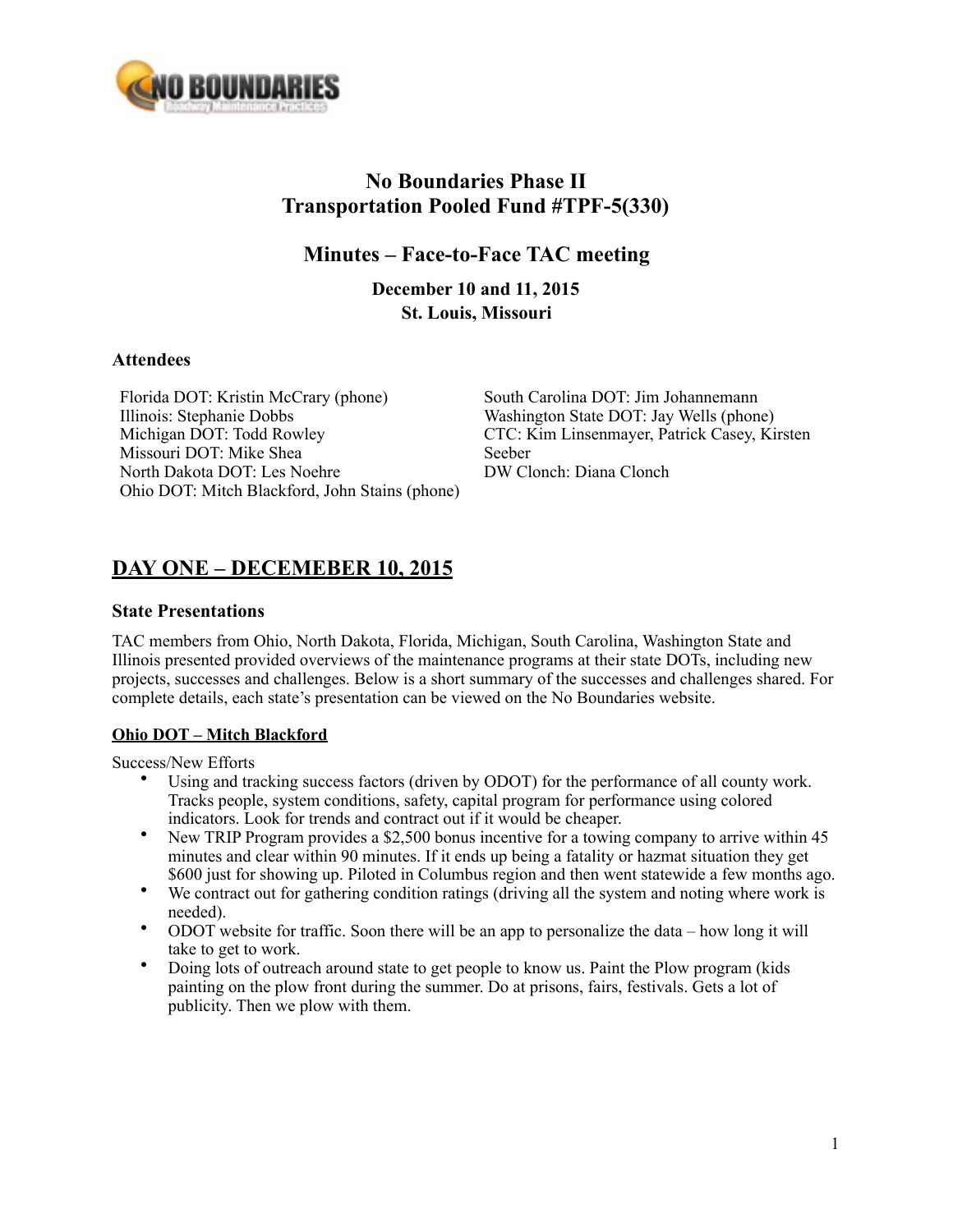

Challenges

- Now contracting out almost all interstate mowing out. Only got one bidder in each district. Bidding is excessive so being rejected (no competition). Concerned that we'll have to mow with our crews.
- Striping also huge bids on this. You have to do it but not much competition. We contract almost all out and don't want to have state start doing this work.

### **Les Noehre – North Dakota DOT**

Successes/New Efforts

- \$5M innovation program recently initiated by executive management. Industry, NDDOT staff, citizens, anyone can submit ideas to a committee that meets three times a year. They select and present to management.
- We use rental equipment because we can't afford to buy it.
- Training Academy has been running for ten years to transfer knowledge. All districts submit names to participate and there are a certain number of slots per class. Teach them how to use equipment, use maintenance support software (MDSS), keep better records, etc. Retaining them after they're trained is a challenge. We offer 1% raise to complete the academy but no requirements to not go work elsewhere. Mix of new and seasoned employees.
- Pavement preservation One of our contractors put a rock saw on an excavator to remove depressed transverse cracks in asphalt pavement and then filled them with good asphalt.

Challenges

- Funding often have to rob from summer to fund snow and ice control and one-time expenditures for expansion projects. Non-winter equipment budget is small - \$5M biannually.
- Retention/recruiting competing salaries with oil industry is impossible. Lose operators and mechanics. Positions open for years. Losing knowledge base.
- Environmental commitments harder to keep.

## **Kristin McCrary – Florida DOT**

Successes/New Efforts

- One-stop Permitting Created a few years ago, starting with the utility permit. With this new system users can manage personal and organizational profiles, apply for new permits, and attach documents and plans in the system. Approved permit packages issued online with real-time tracking.
- Customer Comment System Allows customers to submit comments about rest areas. Used to be paper cards. System generated email sent to DOT for any rating less than 3 (on scale of 1 to 5).
- Self Service Motor Pool System Only used in central office right now. Reservations made online, self-service key pickup and return. Resulted in 19% increase in utilization measure from April 2014 to April 2015.

Future Projects

- Electronic forms to record and upload inspection information.
- Data Warehouse We have a lot of information that is not all connected. We want a centralized location for organizational data so it can better be used to make decisions.
- Roadway Characteristics Inventory (RCI) Update A depository of DOT roadway assets, including lane miles, guardrail, etc. Three major offices maintain the data in the system (Planning, Maintenance, Traffic Ops). Maintenance program depends on the accuracy of RCI data and uses it for budgeting. System is being reviewed with the goal of having a central repository of information related to maintenance features that could be accessed from anywhere in state.

### **Todd Rowley – Michigan DOT**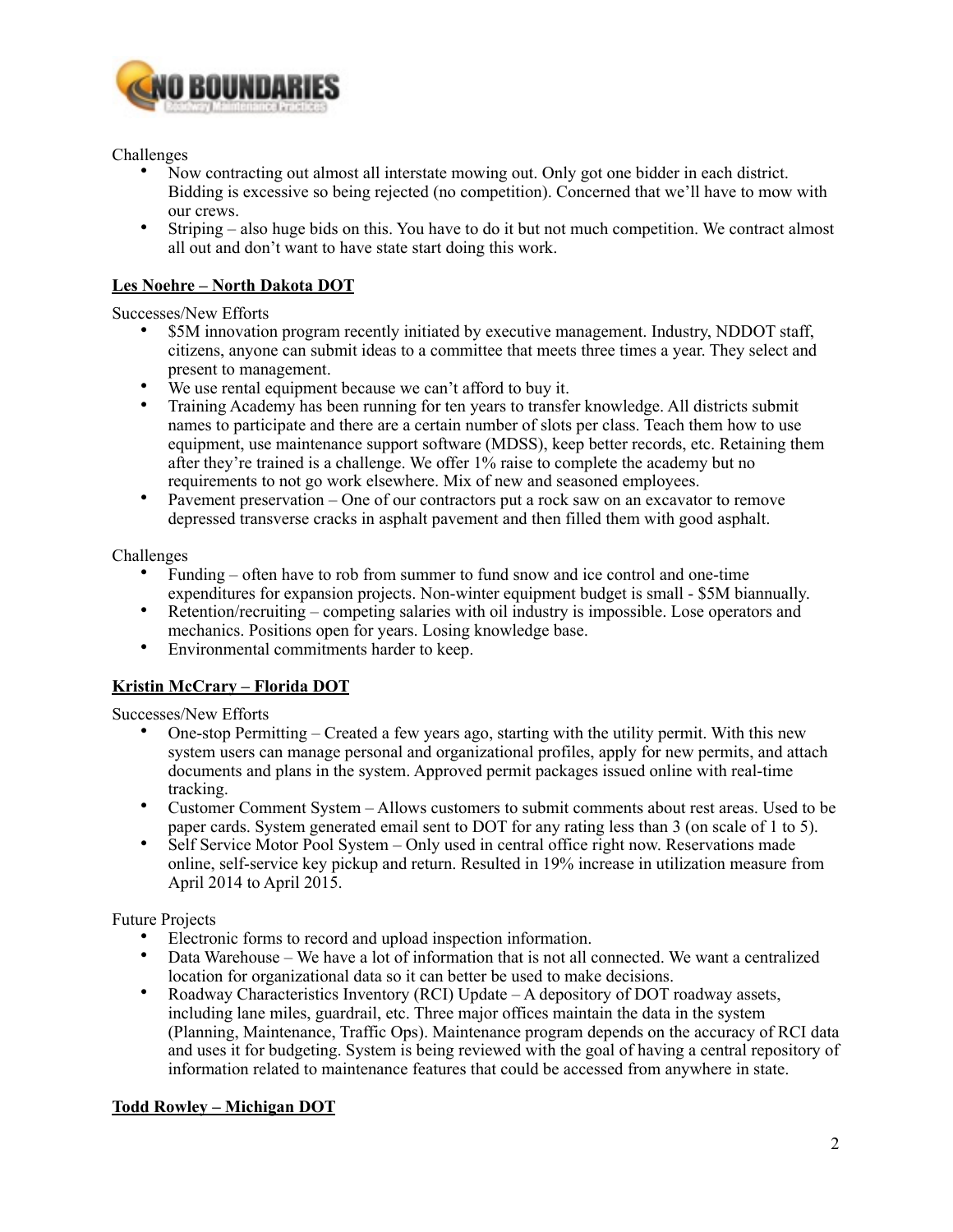

Successes/New Efforts

- Loss of maintenance dollars/personnel has required us to evaluate our maintenance functions and ask, "Just because we have done it that way forever, is it still the most efficient way to do it with the new technology/products available today?"
- New road funding investment dollars starting in 2017, passed in Michigan.

Challenges

- Loss of DOT ground/direct forces since 2005.
- Trending towards more maintenance contracts. Inherit learning curve when managing new maintenance contracts.
- Just over 100 maintenance activities (PCAs) performed. Each is documented/tracked. Some areas fell to the wayside with budget cuts and contracting trend (like removal of dead trees before they fall, ditch cleanout, culvert edge drain cleaning, retention basin maintenance).
- Summer maintenance budget dollars are determined by severity of previous winter.

### **Jim Johanneman – South Carolina DOT**

Successes/New Efforts

- Improvements in sign shop productivity. We did some production studies, consolidated shops, and reduced the number of people to those with higher productivity. Saved \$500K. Pushing the approaches out to the field.
- Using performance metrics to predict costs.
- QMR/QMT inspections. 55-item checklist to review safety, environmental, etc.
- MAP Program works with OMT. Go to half of the counties each year.
- Customer survey.
- On-call contracts (responsive, predetermined costs, better LOS).
- EORS (Emergency Operations Response System) and procedure. Extreme weather situation with having crews help each other in other regions. Checklist for emergency management. Good plan in place now.

Challenges

- Turnover is huge especially in lower end road maintenance. As soon as they get their CDL they can go make more driving in cities or counties. Losing skills, having behavior problems, lower quality of work, safety issues. Recently tried increasing entry-level wage and hope that will help.
- Safety record has seen some improvement by using performance-based inspection. Would like to learn from others.
- Funding. No increase since 1987.
- Productivity. Doing reactive work in the counties. Started putting in goals.

## **Jay Wells – Washington State DOT**

Successes/New Efforts

- Maintenance Management System We had all handwritten records for inspections and such. About three years ago we tried to improve our systems. We bought iPads and developed a highway asset tracking system in house. Rolled out 800 iPads with GPS to maintenance staff for inspections, taking pictures, doing repairs. Only issue was not having a signal. Added about 200 hotspots. Working really well. Have a mobile maintenance technology manager. Could share code and how developed.
- We have our own web-based AVL/GPS. We designed it ourselves to see trucks on a map and where they've been and the level of service in real time.
- Data collection emphasis Helps with developing budget requests and predicting impacts, measuring effectiveness of operations and success or failure of changes. Can be used to defend tort claims.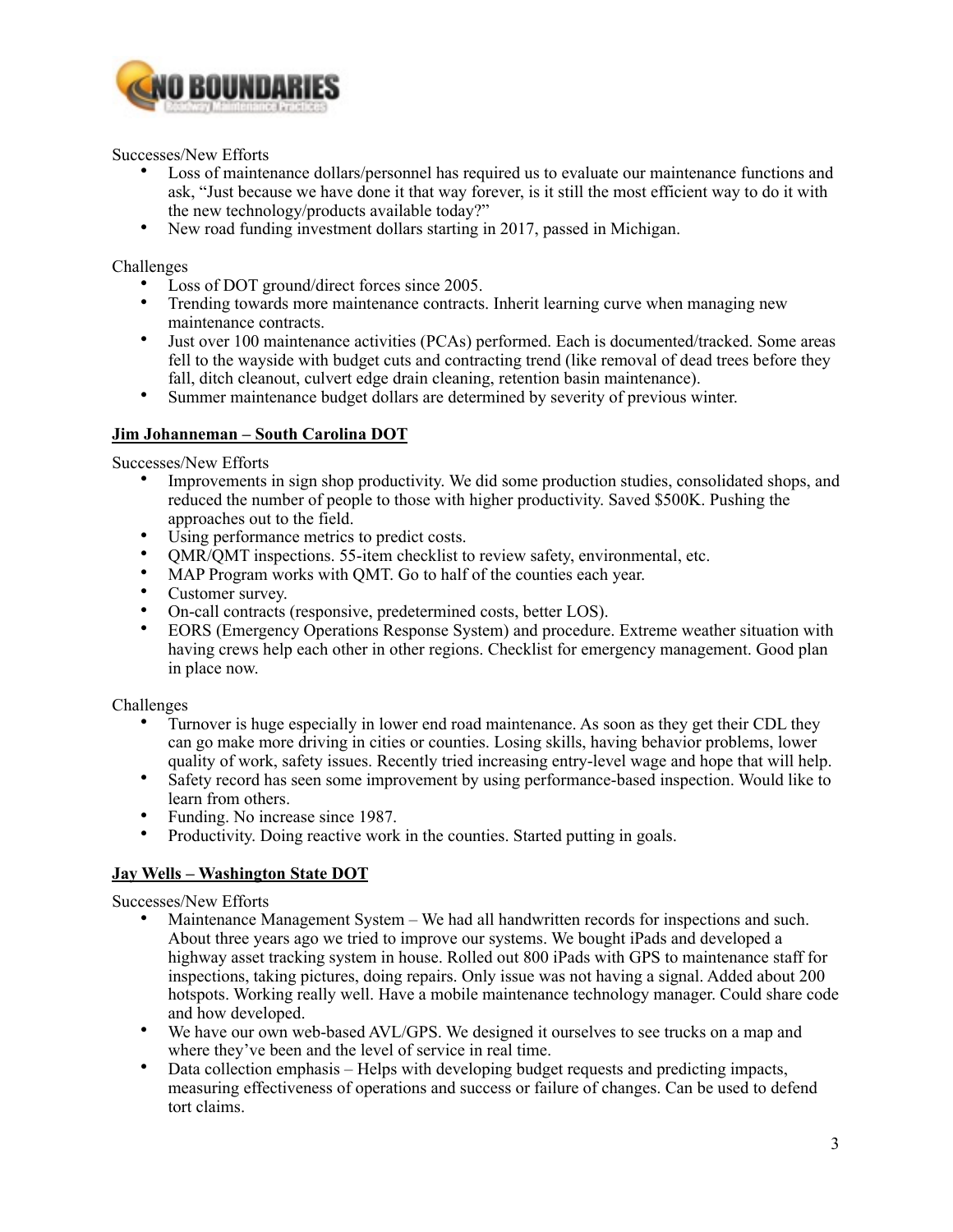

- Pre- and post-winter roadside soil sampling.
- Buffer trucks for spraying operations

Challenges

Staffing levels appear stable but 52% of lead workers are eligible for retirement in the next few years. 85% of managers can retire now. Retention challenge and not enough people coming up to step into these positions.

### **Stephanie Dobbs – Illinois DOT**

Successes/New /Efforts

- Getting ready to roll out new tracking system that will be web based and use iPads and iPhones. Still scrambling to develop and train people.
- Performing well even with fewer employees.
- Dedication to safety and training.
- Dedicated funding for weed spraying and EAB ash tree removals.
- Dedicated funding for rest area maintenance and pavement preservation (minor repairs).
- Working to include green friendly best management practices.
- Working to reduce mowing.<br>• Chainsaw and chinner safety
- Chainsaw and chipper safety training. Grabbed from others and put together with other info.

#### Challenges

- Invasive plants and diseases.
- Loss of senior staff and experience.
- Aging equipment and facilities.
- Geographic range and size.
- Diverse environmental and weather conditions.
- Training and educating new staff.
- Budget and funding challenges no budget right now and things are closing or not getting done.
- Windmill industry is booming, which affects transmission lines and trees. Policies have not kept up. Need to work on maintenance policy.

## **Missouri DOT – Traffic Management Center**

The group took a trip to the Gateway Guide of Operations, which houses MoDOT's Transportation Management Center. Several folks gave presentations related to MoDOT's maintenance program, including:

- Jean Olubogun, District Traffic Engineer Jean provided an overview of MoDOT's Transportation Management Center, including how their Motorist Assist program operates.
- Mark Croarkin, District Maintenance Engineer Mark provided details on the maintenance operations in the St. Louis district.
- Mike Shea, Maintenance Liaison Engineer Mike presented on MoDOT's overall maintenance program.
- John Russell, Maintenance Supervisor and Gary Pettit, Intermediate Maintenance Worker Equipment presentation
	- $\triangleright$  Trailer-Mounted Attenuator with Panic Lights and Sound The group received a live demonstration of lights and speakers mounted to the truck that tows a TMA, in order to increase the safety for the truck driver and crews working on the side of a roadway. The TMA operator holds a control switch to turn on either the lights, or the sound, in order to alert drivers to the TMA if they are approaching too quickly. The light package costs \$2,400 per truck. Adding a speaker costs an additional \$2,000 per truck. This demonstration will be posted on the No Boundaries website.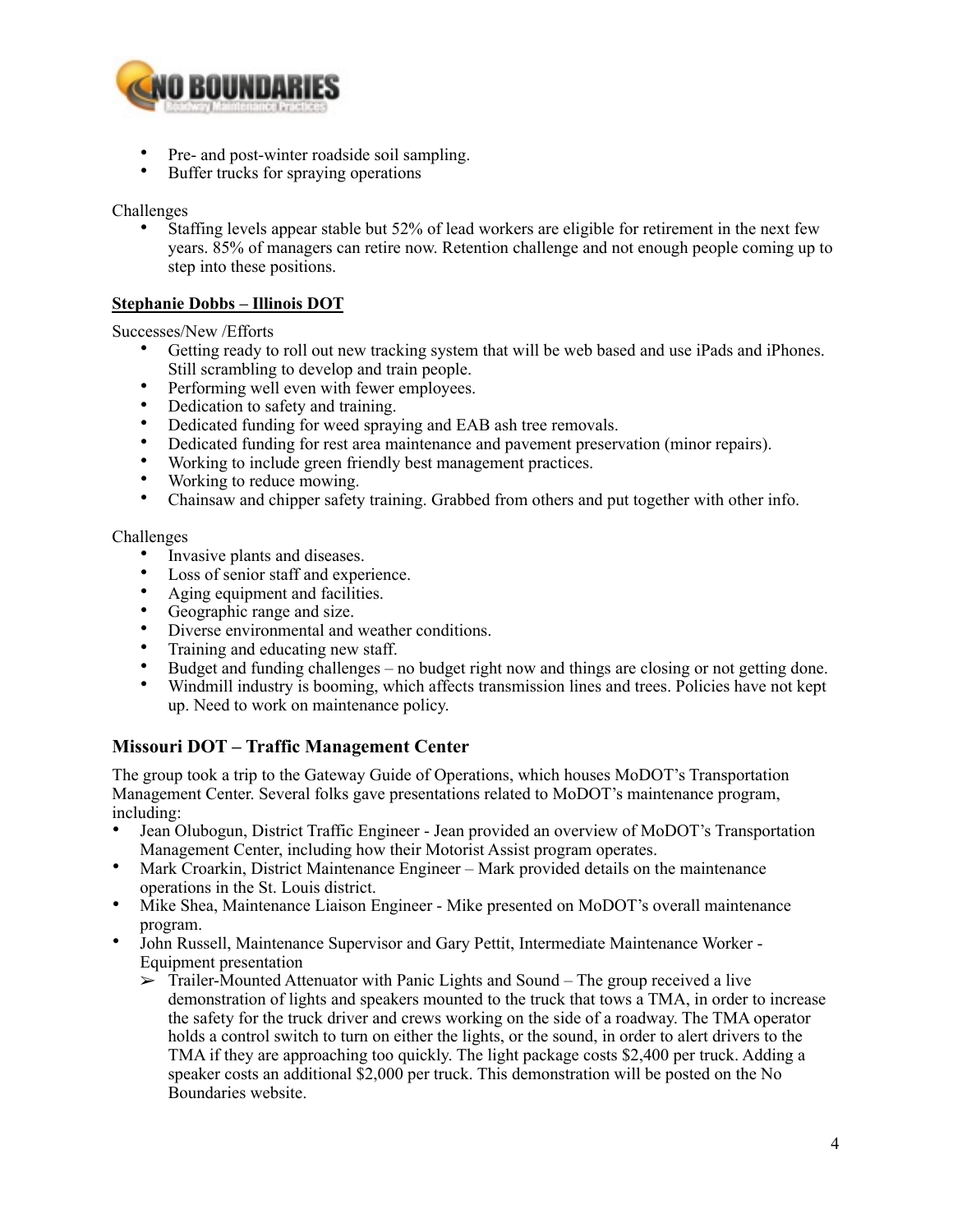

- ➢ Emergency Response vehicle MoDOT also showed the group one of their Emergency Response vehicles, which is available to assist motorists when they have problems on the roadway. Their main job is to clear the lanes of vehicles to prevent further accidents. The Emergency Response vehicles also have fuel, water and oil available for cars that are stalled on the side of the road.
- Tom Blair, Assistant District Engineer [Road To Tomorrow](http://www.modot.org/road2tomorrow/) program Tom presented an overview on the program, which asks private industry, entrepreneurs and innovators to collaborate with MoDOT by bringing them their ideas and products. The goal is to build a highway of the future, featuring smarter roads and new revenue streams for MoDOT.

# **DAY TWO – DECEMBER 11, 2015**

## **Proposed Program Management Approach to No Boundaries**

- Kim Linsenmayer presented ideas and options for a management approach to the pooled fund to help the members choose a direction for the study. Two approaches are:
	- $\triangleright$  Solution driven Identify practices or technologies that work and share with others.
	- $\triangleright$  Problem driven Identify common problems and seek out leaders with effective practices to share.
- How do we start?
	- $\geq$  Focus our efforts Not to narrow or eliminate topics but to focus so we can make progress and have outcomes
		- ≈ Select priority topics/problems/themes to address in the coming year and focus activities on those topics.
		- ≈ Still allow for ongoing sharing on any topic.
		- ≈ Look for the maintenance angle of an issue as a way of staying focused.
		- ≈ Fund tech transfer activities, not research Maybe identifying research needs (and get to the groups who do fund research) or bringing together research results.
- Potential program models
	- ➢ Clear Roads Pooled Fund www.clearroads.org
		- ≈ Annual cycle of activities driven by member needs and priorities.
		- ≈ Strong focus on member sharing of day-to-day practices, challenges and innovations.
		- ≈ Strong ties to FHWA and AASHTO.
	- ➢ NCHRP US Domestic Scan Program www.domesticscan.org
		- ≈ Identifies innovative practices that others could benefit from.
		- ≈ Individually funded scans promote technology transfer between leader and learner agencies.
		- ≈ Follow-up activities (presentations, peer exchanges, videos, etc.) aim to accelerate implementation in even more states.
	- $\triangleright$  ACRP Insight Events
		- ≈ New program in 2015 to convene airport industry leaders and subject matter experts for presentations and discussion on selected topics.
		- ≈ Involves an in-depth literature review before each event, identification of events/ leaders, and outreach to state and federal agencies.
		- ≈ Aimed at illuminating issues through meaningful exchange.
- How should No Boundaries be structured?
	- $\geq$  Select a theme/set of topics to drive upcoming activities?
	- $\triangleright$  Annual cycle to prioritize and select topics?
	- $\geq$  Look to both members and others for solutions/effective practices?

## **Priority Topic Selection**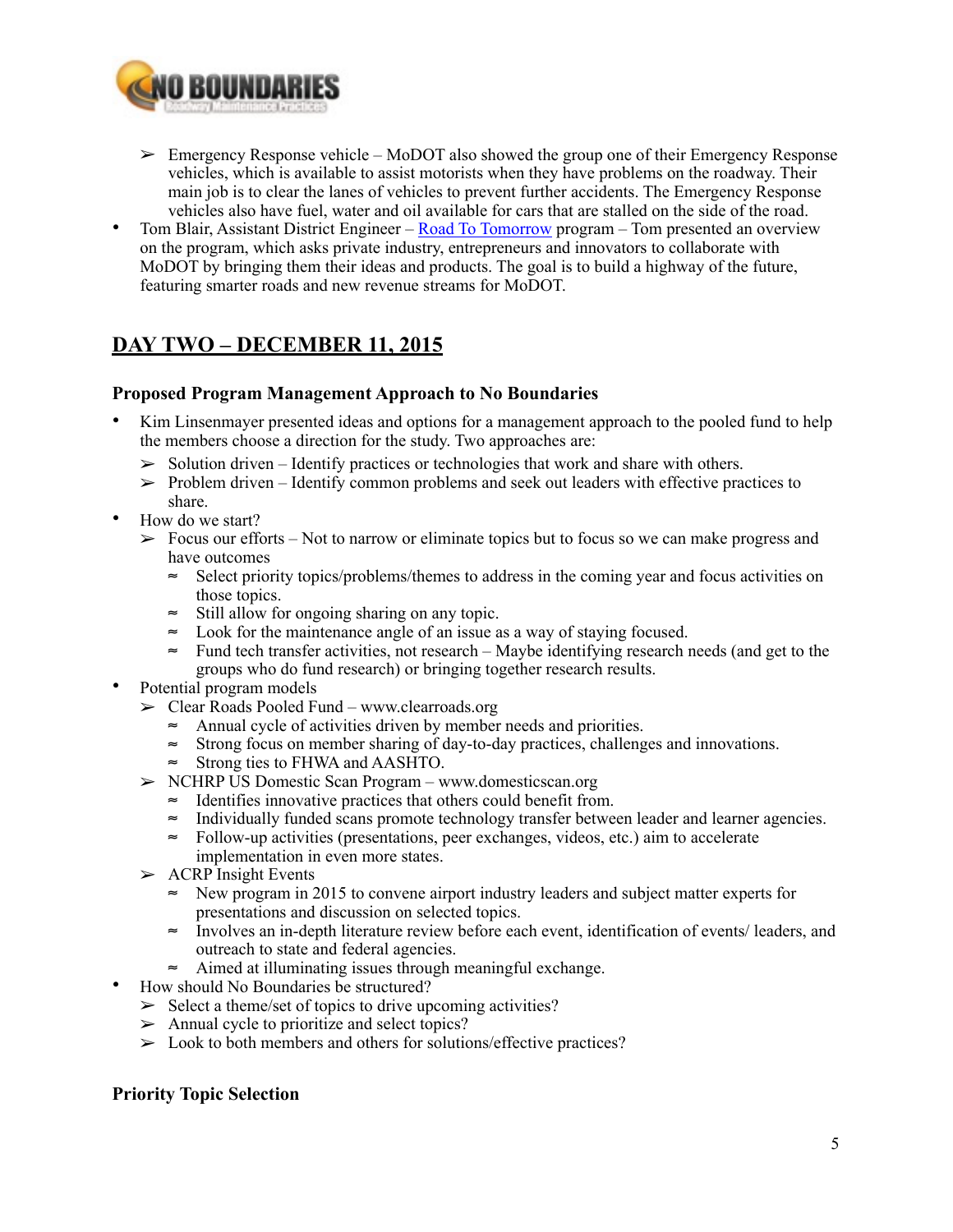

The group reviewed the topics identified at the recent Maintenance Peer Network Regional Peer Exchanges as appropriate for future research and technology transfer. Each member picked the three topics they feel No Boundaries should focus on in the coming year. The group then selected the top two focus areas and discussed activities that they want to do related to them.

The MPN topics selected, in order of highest to lowest votes, were:

- Topic #2 Electronic capture of assessments, work crews, etc. through electronic devices 6 votes
	- $>$  MI Allows us to collect data more efficiently (take pictures and capture conditions) and create a need for work order.
	- $\triangleright$  ND Starting to look at doing this.
	- $\geq$  IL The data capture is what every state needs.
	- $>$  MI Technology is a moving target. The new technology doesn't always work or it's outdated right away.
	- $\geq 0$ H We have an EIMS (equipment inventory management system). This is one system that collects all of the information, instead of using multiple systems. We are a year into using this system and hope that all of the issues will be worked out in the next year. It's been a huge change and it's our number one issue.
	- $\blacktriangleright$  FI.
- Topic  $#4$  Asset management systems, implementation and long-term staffing  $-3$  votes
	- $\triangleright$  WA Tied to funding. Asset management tells your story and lets you know what you have.
	- $\triangleright$  MO Need to know what we have and how it's all going to need to be maintained.
		- ≈ Integrated maintenance management When we send a crew out, we tell them what they are doing where, when and with what materials. We want something that can capture all of this information out in the field, so the maintenance staff doesn't have to re-enter it when they get back to their offices, which adds hours to their work. We would like to see an integrated management system that allows us to capture the info and get it to where it needs to be in their systems.
	- ➢ ND
- Topic #6 Process for identifying and implementing good ideas throughout your agency  $-3$  votes
	- $>$  IL There are great ideas within agencies but there is no way to discover what those are.
	- $\geq$  OH This is what this pooled fund is doing.
	- $\geq$  SC
- Topic #11 Human resources: Equitable compensation and Training/Succession Planning 3 votes
	- $\geq MO$  This is tied to Topic #10 (listed below).
	- $\triangleright$  WA Pay is an issue. In the old days everyone wanted to work at the DOT for their entire careers. Now we can't get folks in the door or keep them. The DOTs train employees and then loose them to the private sector who pays them more.
	- $\geq$  SC All of subtopics would be useful.
- Topic #8 Fleet management  $-2$  votes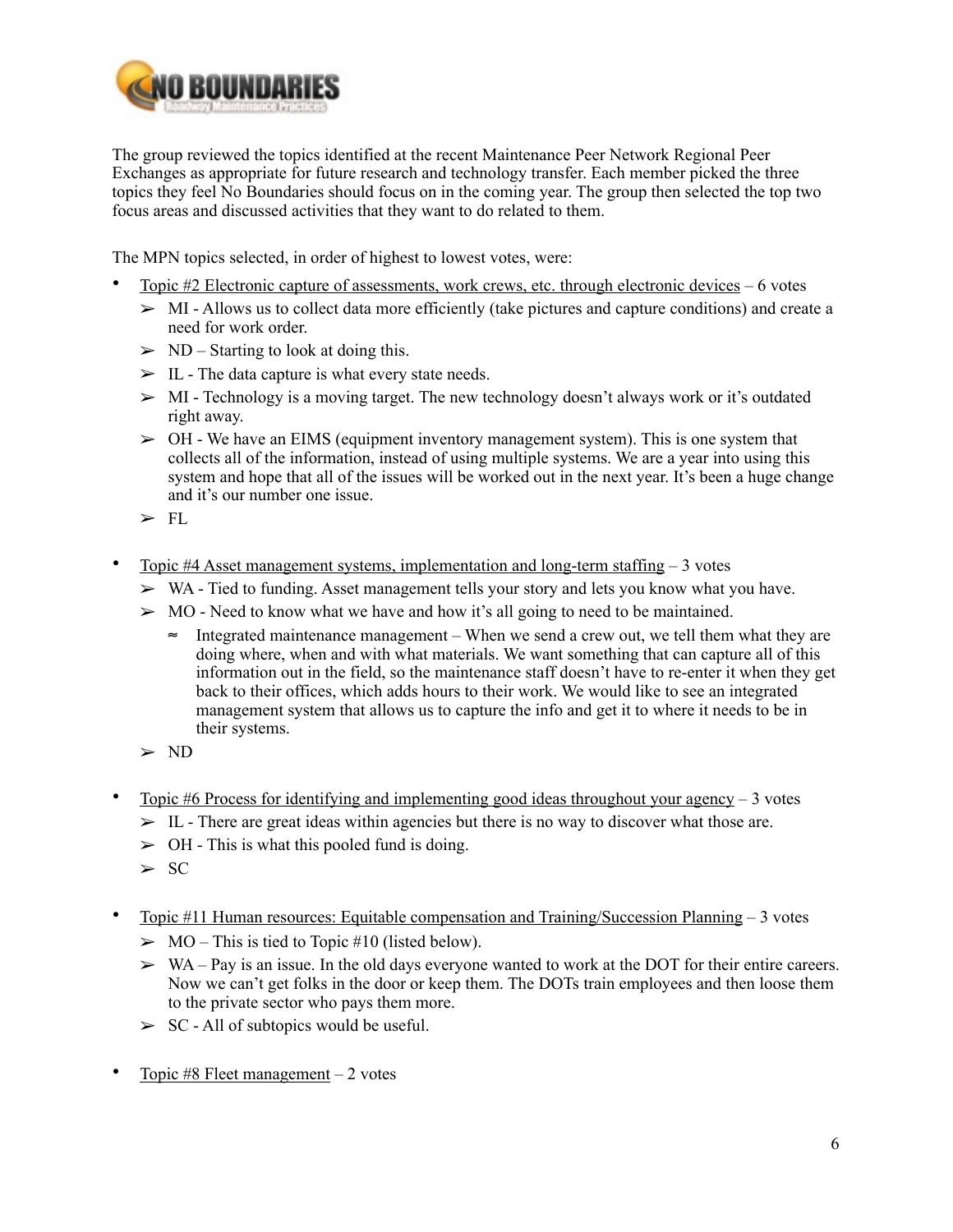

- $\geq$  OH This the first budget to get cut. We need millions of dollars each budget cycle to replace equipment. One of our solutions is to ask ourselves if we really need a \$200k excavator that is only used for 7 months. Washington has created a lease contract for some equipment to help mitigate this. OH has some equipment on rental/lease contracts but staff feel they need their own equipment.
- ➢ FL
- Topic #10 Delivering maintenance program thru outsourcing, innovative contracting  $-2$  votes
	- $\triangleright$  MI This would provide valuable information.
	- $\triangleright$  MO This is tied to Topic #11 (listed above).
- Topic #1 Tying maintenance program funding to level of service, justifying increases in funding  $-1$ vote
	- $\triangleright$  MI The subtopic, "How DOTs are deciding what work they do or not do when funding is flat or shrinking and needs are growing" is of particular interest.
- Topic  $#3$  Using customer input to set LOS targets  $-1$  vote  $>$  ND - Get customer buy-in by setting the level of service targets.
- Topic #5 Determining performance measures for highway and bridge assets 1 vote  $\geq$  OH – This is a big one for us.
- Topic  $#9$  Environmental stewardship, commitments, and compliance  $-1$  vote
	- $\triangleright$  IL Environmental changes, such as pollinator rules, are going to impact maintenance activities. There is much to be gained by sharing what each state does with their land.
- Other topics of interest from the state presentations.
	- $\geq$  Staffing Many members mentioned recruiting, retention and retirement issues in their presentations.
	- $\triangleright$  Budgets Most members discussed dealing with flat or declining budgets in their presentations.
	- $\triangleright$  Training academy SC is interested in this and ND is doing it currently.
	- $\geq$  Online rest area reporting FL has this. OH likes this idea.
	- $\triangleright$  Funding Innovative ways to increase funding, such as those mentioned during MoDOT's Road to Tomorrow presentation.

## **2016 Focus Areas: Asset Management and Maintenance Management**

- Asset management and maintenance management, which are closely tied together, were the top two topics chosen by the group.
	- $\geq$  Asset management Accounting of what you have and its condition.
	- $\triangleright$  Maintenance management How your organization addresses, or takes care of, those assets.
	- ➢ Diana suggested an umbrella category of resource management.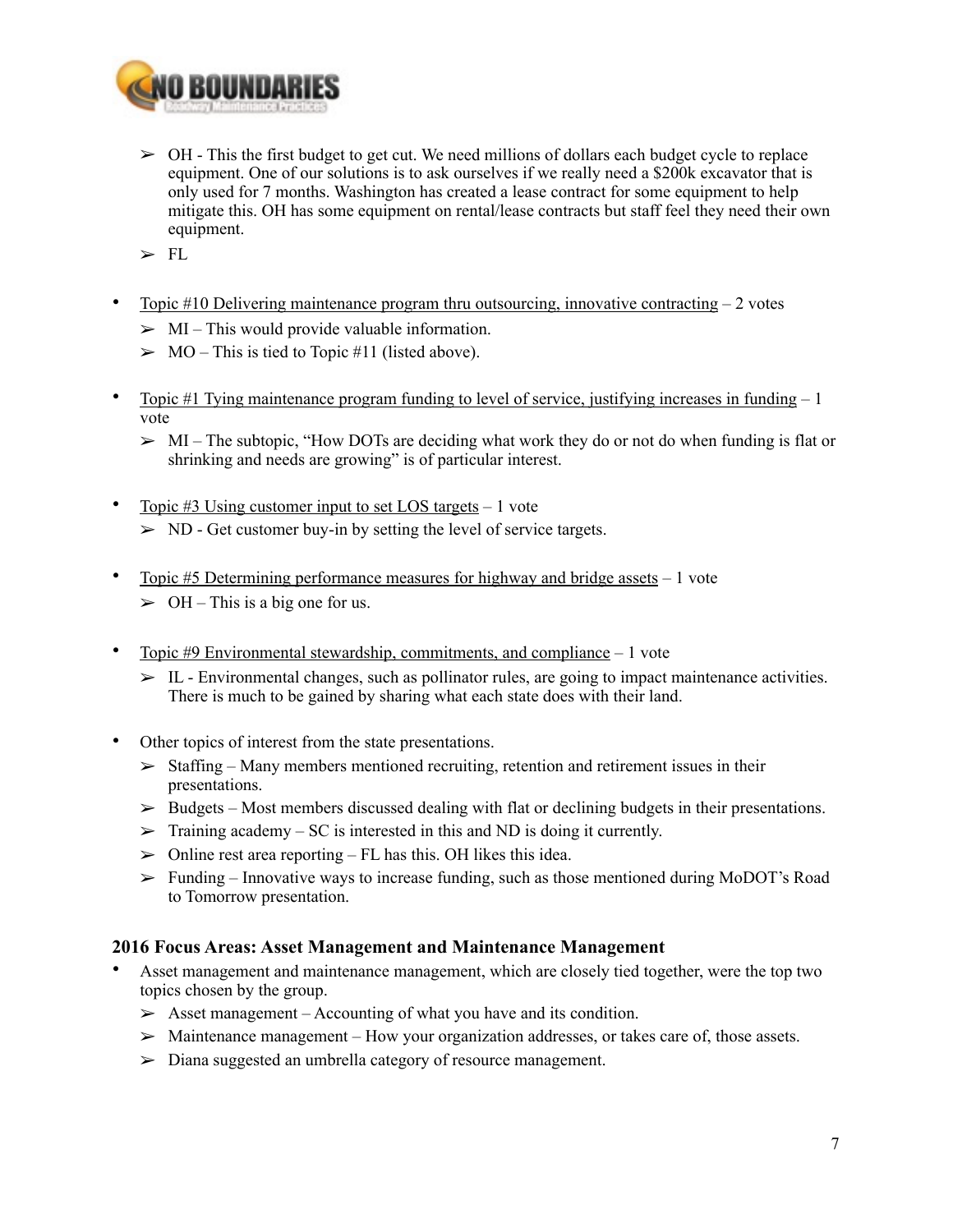

- The group discussed elements of these topics and how No Boundaries can move forward in focusing on technology transfer in 2016 and beyond.
	- $>$  Jay Before Washington started down our asset management road we went to our IT folks to partner with them on the project. Maintenance funded six IT positions in each region that are dedicated solely to maintenance. It was a huge effort because before it was an us vs. them mentality.
	- $\geq$  Stephanie Training and support while implementing an asset management system is important. Ensuring field staff and county supervisors get their system-related questions answered is crucial.
	- $\triangleright$  Mitch There are often problems when you purchase a company's system and then need to make changes to it. This can create a lot of implementation issues.
		- ≈ Mike One possible solution may be to lease or rent an asset management system instead of buying it outright.
	- $\geq$  Stephanie Use a survey to determine where each member is at with asset management. The survey could also be sent to non-members and used as a recruiting tool as well, since all DOTs deal with this issue.
		- ≈ Jim Most DOTs are using AgileAssets for their asset management. Maybe other states would share where they are at with their systems.
	- $\ge$  Pat We should find out if AASHTO has a maintenance management program. SCOM could also have something related to this topic.

## **Sharing Maintenance Innovations**

Beyond focusing on asset and maintenance management, the group would like to ramp up efforts for sharing innovations in any maintenance area. The group discussed potential approaches for soliciting and documenting the practices shared.

- Todd Maybe there is a protocol to follow to share innovations from other states. Send an innovation to the members first, get feedback on whether or not to share it, and then if it is approved, post it on the website. CTC could gather information on the innovation and write a summary.
	- $\triangleright$  Mike Refer back to policy from phase one of the study regarding accepting innovations from folks outside the group. John – We never received any innovations from outsiders, but it's good to get ideas from them.
	- $>$  Jay Have a members only section where members can review an innovation, and then if approved, it goes to full website.
	- $\triangleright$  Kim We don't want to stop at just getting it on the website. The tech transfer part involves determining what the members need to get it approved for use and then implemented in their states. Additional support may be needed in the form of a video demonstration, onsite training, etc.
- Jay/Todd Have a simple template that's easy to fill out and post on the website. It could include information such as vendor, vendor contact, cost, end user contact, explanation and picture, specs, website link, etc. Use the MoDOT TMA with Panic Lights and Sound as an example. Put it on the website to help recruit other members.
	- $\geq$  Kim CTC will create a simple form and get member feedback.
- Kim In term of gathering innovations from others, does the group want to come up with a competition or structure for gathering them or just reach out to folks to share their ideas?
	- $>$  Jay I like something like the [Build a Better Mousetrap](http://www.ltap.org/resources/mousetrap.php) competition that LTAP holds. We could build off that because it's not only maintenance.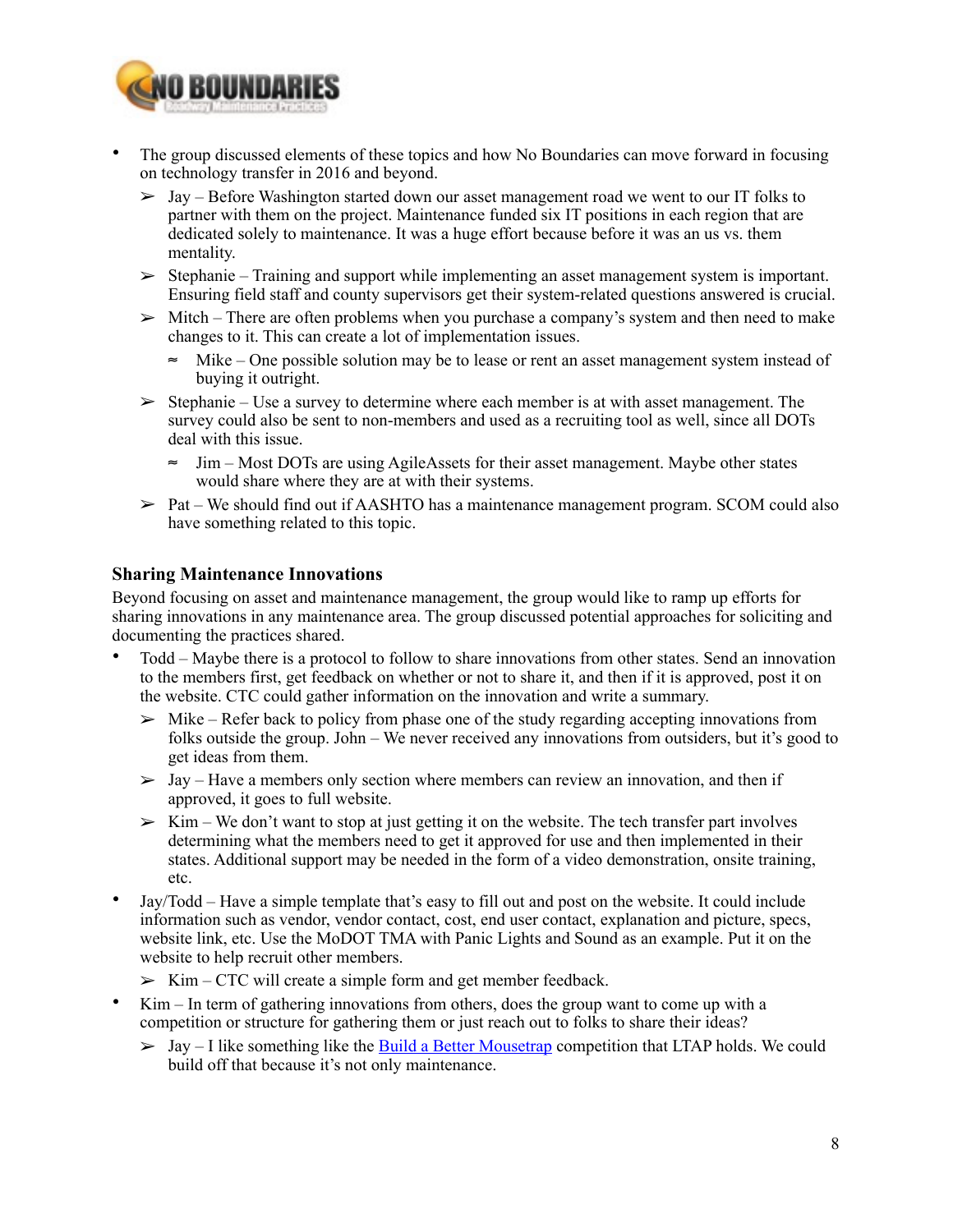

- Stephanie It would be great to have a business card or something to hand to the field personnel to encourage them to share their ideas, and to point them to website. Or a form to give to people (electronically or paper) that they could fill out.
- Jay PR piece (USB drive or a logoed item) with the No Boundaries logo that we could give out to folks at conferences or tradeshows.
- Diana One of the best mechanisms for outreach is the Snow and Ice Listserv. We could start a maintenance listserv.
- Mike Follow up with the MPN results. Would FHWA be willing to fund this study as a clearinghouse for the results of the MPN?

## **Enhancing the No Boundaries Website**

- Jay Can we add a "Submit an Idea" button on the website? Tie the innovation template to this.
- Todd Make it easy to locate topics on the site so folks who go to the website can find it. Identify our top topics on the site, list them on the site so other states can easily find them. Have asset management and maintenance management be tabs and let states enter what they do, to provide a snapshot of where they are at in their evolution. Also, capture what bigger groups, such as SCOM, are doing. Also talk about what do we still need to do? Look to the future.
- Todd/Diana Advertise an on-deck topic on the website, such as employee retention or staffing issues. Have it say something about continuous innovation so visitors know that we can focus on more than just the topics listed.
- Jay Member state tab List each partner and their subject matter expert.
- Jay Create a subject matter contact list for every state DOT so we could contact them.
- Diana A good way to direct folks to make changes, edits, etc. to website is to put it on the listserv.

## **Membership Recruitment**

- Pat Several steps for recruiting new members:
	- $\triangleright$  Go back to the members who were in phase one that aren't in the study now.
	- ➢ Approach states that are interested in No Boundaries.
		- ≈ John I had a long talk with Juan Araya, from Caltrans, about continuing on. They were interested in going in a different direction but we should contact them again. Also, WV and IN are interested.
	- $\triangleright$  Put together a flyer to give to members to explain what we are doing.
		- ≈ Non-DOT potential partners Universities and local governments, especially intermediate size governments that are aggressive in innovations. They are big enough to have funds to do innovations, but small enough so that the bureaucracy doesn't get in the way. Diana can pursue APWA members.
	- $\triangleright$  Upcoming meetings The TRB Annual Meeting is in January and there about eight meetings there that are related to maintenance. Pat or Kim will go to some of them with the flyers and get on their agenda for a couple of minutes, if possible.
	- $\geq 0$  other upcoming maintenance-related meetings:
		- ≈ SCOM July in Nevada The pooled fund needs to be represented there.
			- $\blacksquare$  Mike They set up a booth at the SCOM annual meeting for phase one of No Boundaries. We need to get this pooled fund on the SCOM meeting agenda.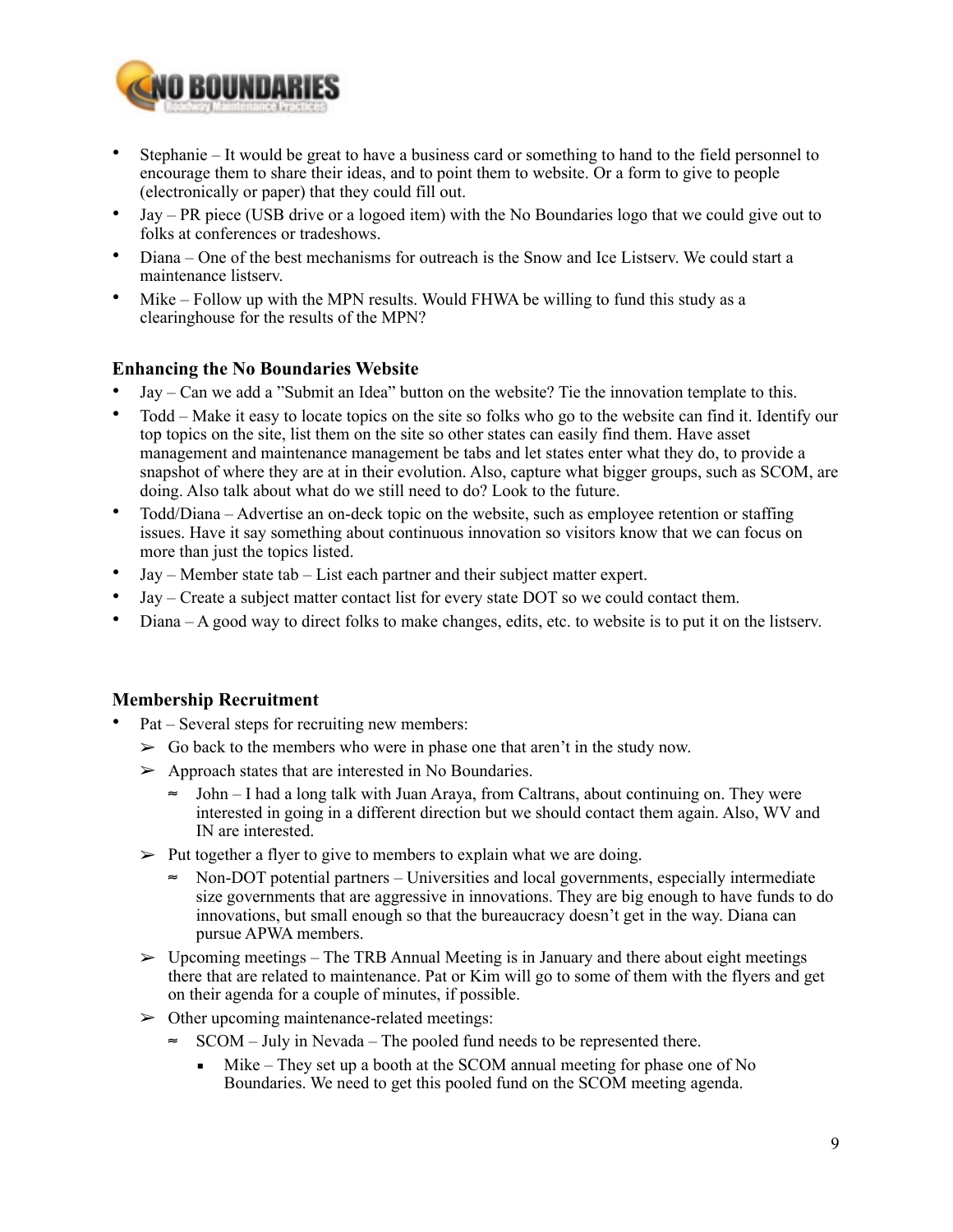

- ≈ Snow-related conferences These would be good to attend because the maintenance attendees there deal with the non-winter maintenance also.
- ≈ APWA North American Snow Conference May in Harford, CT.
- ≈ NRVMA (National Roadside Vegetation Managers Association) Conference August 30th in Franklin, TN – Todd and Stephanie will be attending.
- $\triangleright$  Conferences and tradeshows:
	- ≈ Western Snow Conference in Seattle in April or the Pacific Northwest Snowfighters Conference in Portland in June. Fund one or two members to set up a booth to talk to attendees about what we are about.
- $\geq$  Canadian partners Reach out to our Canadian counterparts. Jay has some contacts in Canadian cities, counties and provinces. Les has contacts in Manitoba. Many of them are APWA members.
- $\geq$  Diana Create short presentation that explains who we are and show an innovation such as the one that was done yesterday.
	- ≈ Jay A remote demonstration would be great. The innovation demonstrated at the MoDOT TMC came through very well on the website.
	- ≈ John Video of equipment operation as part of a rodeo or judging of an innovation.
	- ≈ Kim Do any of you have any videos already? Or the capability to video your innovation?
		- $\blacksquare$  Todd We are doing more and more video with our equipment, especially on the safety side. Point visitors to our website or create a YouTube channel for video demonstrations.

### **Next Steps for No Boundaries**

- E-newsletter for No Boundaries Clear Roads does something similar. Is this worth doing?
	- $\geq$  Kim We will check in with the group after the next one.
- Next meeting Conference call or set the next face-to-face meeting?
	- $>$  John Start thinking about next face-to-face meeting. Ohio is always willing to host a face-toface.
	- $\triangleright$  Mitch Who can't travel? Washington puts in for travel a fiscal year in advance. If Jay has enough notice, then he could probably attend a face-to-face meeting. There is no travel for Pennsylvania state employees right now, but could possibly host a meeting. Kristin should be able to attend a meeting with enough notice.
	- $\geq$  CTC will put together a budget for the next meeting to give folks some knowledge of how much money you have to work with moving forward with their goals.

### **Action Items**

Asset management and maintenance management

- CTC will gather information on these topics for sharing on the website.
- CTC will survey members, and others (including at the federal level), to document current practices and identify opportunities for sharing and technology transfer among agencies.

#### Sharing Innovations

- CTC will create a simple form for folks to share information about their innovations.
- CTC will look into creating a maintenance listserv and will continue developing a list of maintenance contacts in the states.